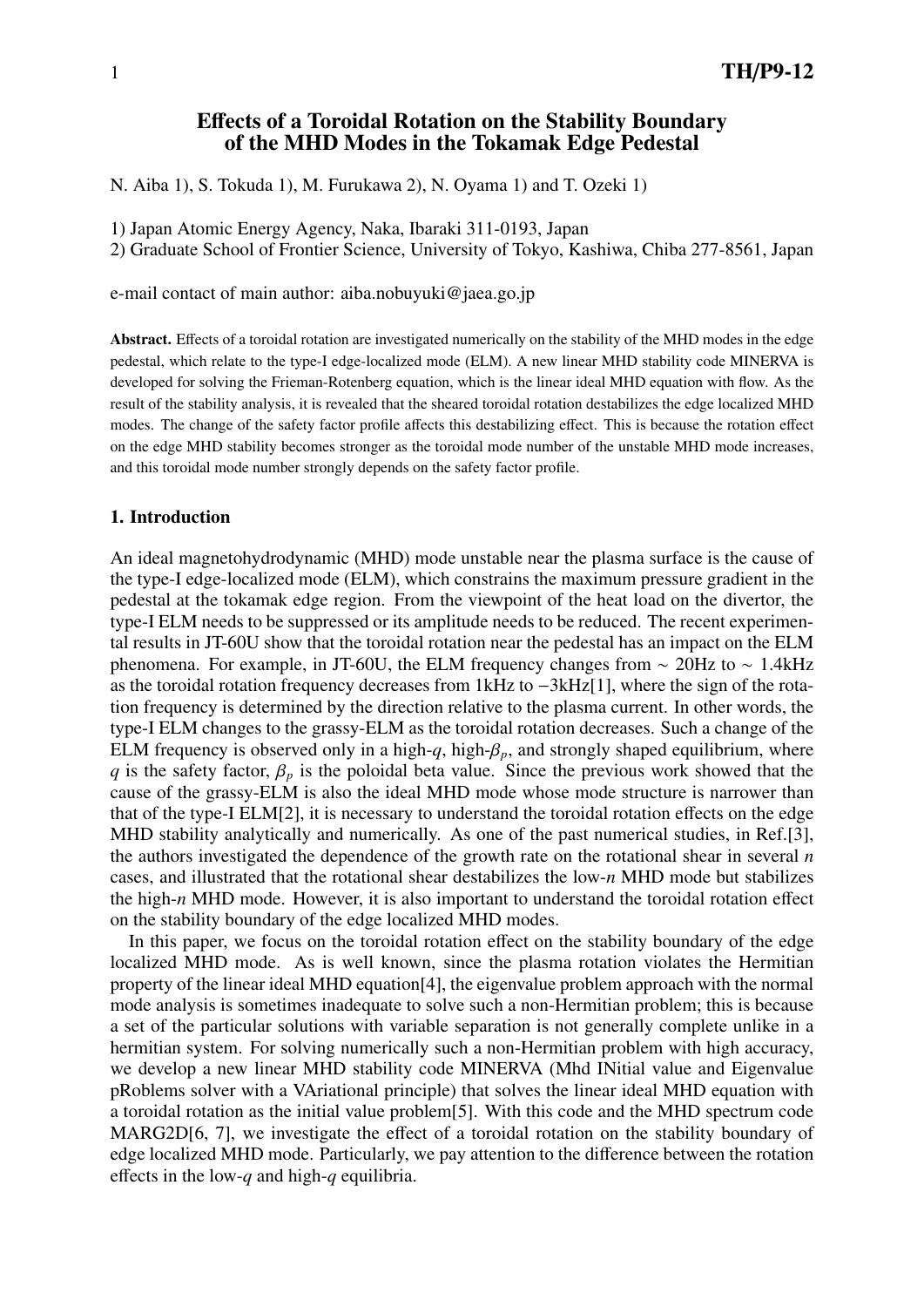This paper is organized as follows. Section 2 introduces the basic equations of the MINERVA code for the stability analysis of ideal MHD modes in a rotating axisymmetric equilibrium. Section 3 describes the results of stability analysis of edge localized MHD modes in the low-*q* and the high-*q* equilibria. Section 4 presents a summary of this work.

### 2. Basic Equations

To investigate the rotation effect on the macroscopic phenomena in tokamaks, we adopt the single-fluid ideal magnetohydrodynamic (MHD) equations with flow. In this paper, we consider an equilibrium rotation in the toroidal direction as

$$
\boldsymbol{u}_0 = R^2 \Omega(\psi) \nabla \phi,\tag{1}
$$

where  $u_0$  is the equilibrium velocity,  $\Omega(\psi)$  is the rotation frequency and  $\psi(R, Z)$  is the poloidal flux function in the cylindrical coordinate system  $(R, Z, \phi)$ . As mentioned in Ref.[8], the equilibrium can be obtained by solving the Grad-Shafranov equation with toroidal flow

$$
\Delta^* \psi = -R^2 \left. \frac{\partial p}{\partial \psi} \right|_R - F(\psi) \frac{dF(\psi)}{d\psi},\tag{2}
$$

$$
\Delta^* \equiv \frac{\partial^2}{\partial R^2} - \frac{1}{R} \frac{\partial}{\partial R} + \frac{\partial^2}{\partial Z^2},\tag{3}
$$

where  $p$  is the plasma pressure and  $F$  is the toroidal magnetic field function. With the isothermal condition on each magnetic surface  $T = T(\psi)$ , *p* can be written as

$$
p = p_0(\psi) \exp\left[M^2 \left(\frac{R^2}{R_0^2} - 1\right)\right],\tag{4}
$$

where *T* is the ion temperature and *M* is the Mach number defined as a ratio of the toroidal rotation velocity  $v_{\phi} = R_0 \Omega$  to the ion thermal velocity  $v_{th} = \sqrt{2T/m_i}$ ,

$$
M^{2}(\psi) \equiv \left(\frac{v_{\phi}}{v_{th}}\right)^{2} = \frac{m_{i}R_{0}^{2}\Omega^{2}}{2T} = \frac{\rho R_{0}^{2}\Omega^{2}}{2p}.
$$
 (5)

The linear MHD stability in the equilibrium with flow can be identified by solving the Frieman-Rotenberg equation[9]

$$
\rho \frac{\partial^2 \xi}{\partial t^2} + 2\rho (\boldsymbol{u}_0 \cdot \nabla) \frac{\partial \xi}{\partial t} = \boldsymbol{F}(\xi),\tag{6}
$$

$$
\boldsymbol{F} = \boldsymbol{F}_s + \nabla \cdot \left[ \rho \boldsymbol{\xi}(\boldsymbol{u}_0 \cdot \nabla) \boldsymbol{u}_0 - \rho \boldsymbol{u}_0(\boldsymbol{u}_0 \cdot \nabla) \boldsymbol{\xi} \right],\tag{7}
$$

$$
\boldsymbol{F}_s = \nabla \left[ \boldsymbol{\xi} \cdot \nabla p + \Gamma p \nabla \cdot \boldsymbol{\xi} \right] + (\nabla \times \boldsymbol{Q}) \times \boldsymbol{B} + \boldsymbol{j} \times \boldsymbol{Q}.
$$
 (8)

Here  $\xi$  is the Lagrangian displacement,  $\rho$  is the plasma density,  $F_s$  is the static part of the force operator, Γ is the ratio of the specific heats, *j* is the plasma current density, and *Q* is the fluctuation of the magnetic field given by

$$
Q \equiv \nabla \times (\xi \times B). \tag{9}
$$

As already mentioned in Ref.[4], in the bilinear form (weak form) of Eq.(6) obtained by introducing the vector function  $\eta$ , the force operator term

$$
W_p[\eta, \xi] = -\int \eta^* \cdot F(\xi) d\tau = \langle \eta | \mathbf{W}_p | \xi \rangle, \qquad (10)
$$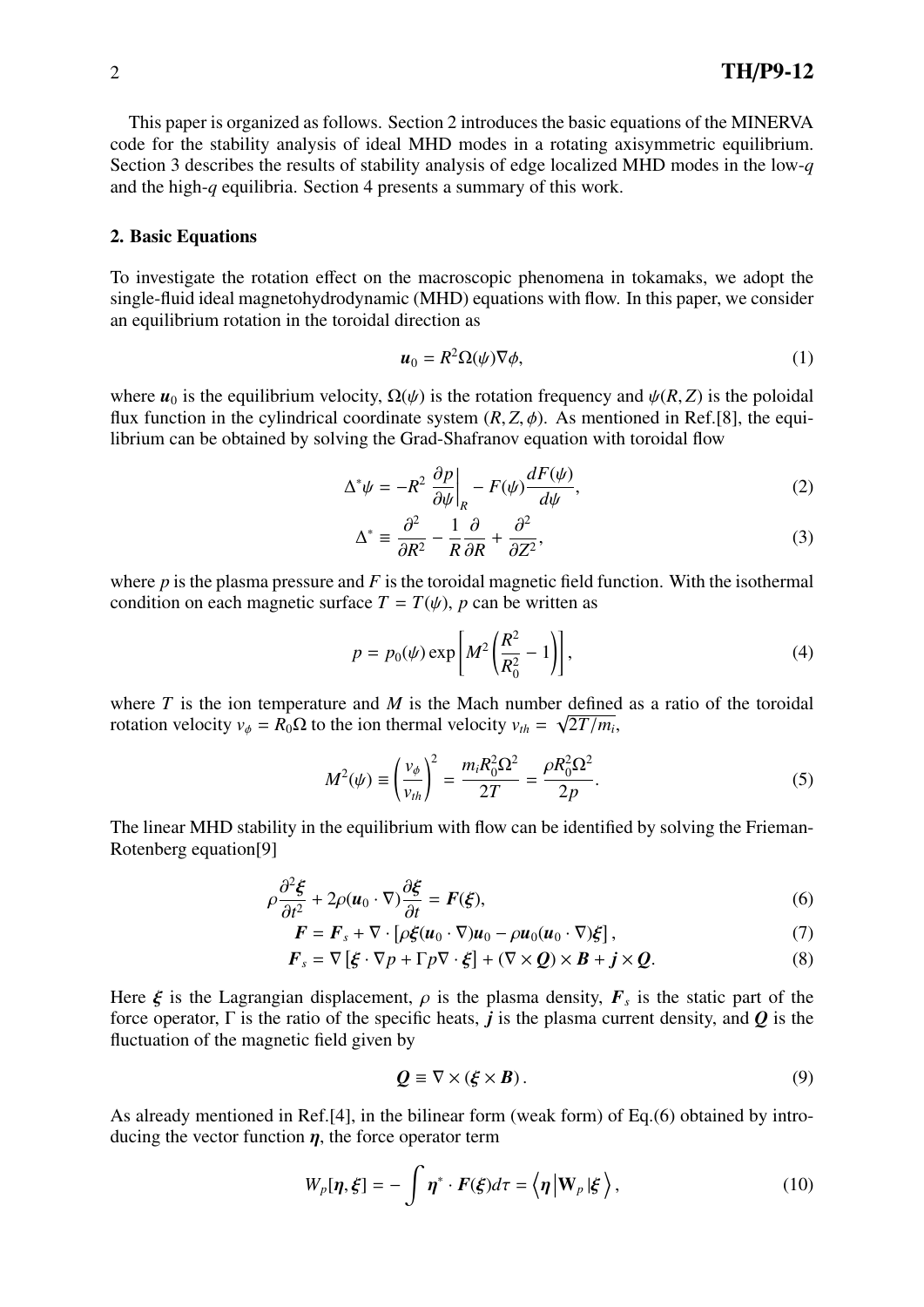and the kinetic energy term

$$
K[\eta, \xi] = \int \eta^* \cdot \rho \frac{\partial^2 \xi}{\partial t^2} d\tau = \left\langle \eta \left| \mathbf{K} \left| \frac{\partial^2 \xi}{\partial t^2} \right| \right\rangle, \tag{11}
$$

retain a hermitian property as those in the static case[10], but the convective term

$$
U[\eta, \xi] = \int \eta^* \cdot \rho(u \cdot \nabla) \xi d\tau = \left\langle \eta \left| \mathbf{U} \right| \frac{\partial \xi}{\partial t} \right\rangle, \tag{12}
$$

has an anti-hermitian property  $U[\eta, \xi] = -U^*[\xi, \eta]$ . Due to this anti-hermitian convective term, an ideal MHD stability problem with an equilibrium flow becomes a non-hermitian problem, unlike that in a static system (Energy Principle).

Moreover, to investigate the stability of external (free boundary) MHD modes, we need to calculate the potential energy of the vacuum magnetic field surrounding the plasma,  $W_V$ . The MARG2D code adopts a useful numerical method for estimating  $W_V$  with the vector potential technique, and realizes to investigate the stability of a wide *n* range of external MHD modes in a static equilibrium with a high level of accuracy[11]. With this technique, the perturbed magnetic fields in the vacuum  $\boldsymbol{Q}_V$  are expressed as

$$
\mathbf{Q}_V = \nabla \times \mathbf{A}, \quad \mathbf{A} \equiv \xi_V \times \mathbf{C}_V, \tag{13}
$$

where  $\boldsymbol{\xi}_V$  is the unknown vector called a pseudo-displacement vector in the vacuum,  $\boldsymbol{C}_V$  is the solenoidal field ( $\nabla \cdot C_V = 0$ ) defined as

$$
\mathbf{C}_V = \nabla \phi \times \nabla \psi_V + T_V \nabla \phi, \tag{14}
$$

 $\psi_V$  is the quasi-magnetic surfaces in the vacuum, and  $T_V$  is a function of  $\psi_V$  and  $\zeta$  in the auxiliary coordinate system  $(\rho, \zeta, \phi)$ 

$$
R = R_0 + \rho \cos \zeta, \quad Z = \rho \sin \zeta,
$$
\n(15)

where  $R_0$  is the major radius of the plasma. With this  $\xi_V$  and the vector function  $\eta_V$ ,  $W_V$  can be expressed as

$$
\mathcal{W}_V = 2\pi^2 \int_{\psi_p}^{\psi_{Vmax}} \left\langle \boldsymbol{\eta}_V \left| \mathbf{W}_V \right| \boldsymbol{\xi}_V \right\rangle d\psi_V,\tag{16}
$$

where the continuous condition of the normal component of the perturbed magnetic field  $\mathbf{O} \cdot \mathbf{n}$ at the plasma surface  $(r = a_0, \psi_V = \psi_p)$  is given as

$$
\boldsymbol{\xi} \cdot \nabla \psi|_{r=a_0} = \boldsymbol{\xi}_V \cdot \nabla \psi_V|_{\psi_V = \psi_P} = Y_V(\psi_V = \psi_P), \qquad (17)
$$

 $a_0$  is the plasma minor radius, and  $\psi_{Vmax}$  is the  $\psi_V$  value at the wall, which can be determined arbitrary. Since this bilinear form does not change in the case including a toroidal rotation, we obtain the bilinear form including the vacuum energy as

$$
\int_0^{a_0} \left[ \left\langle \eta \left| \mathbf{K} \left| \frac{\partial^2 \xi}{\partial t^2} \right\rangle \right\rangle + 2 \left\langle \eta \left| \mathbf{U} \left| \frac{\partial \xi}{\partial t} \right\rangle \right\rangle + \left\langle \eta \left| \mathbf{W}_{ps} - \mathbf{W}_{pd} \right| \xi \right\rangle \right] dr + \int_{\psi_p}^{\psi_{Vmax}} \left\langle \eta_V \left| \mathbf{W}_V \right| \xi_V \right\rangle d\psi_V = 0.
$$
 (18)

On the basis of this bilinear form Eq.(18), we have developed the MINERVA code with the finite element method (FEM). Since the normal mode approach ( $\xi \propto \exp(i\omega t)$ ) is not necessarily suitable for capturing the fastest growing instability in a non-hermitian system, the MINERVA code solves not only the eigenvalue problem but also the initial value problem[5].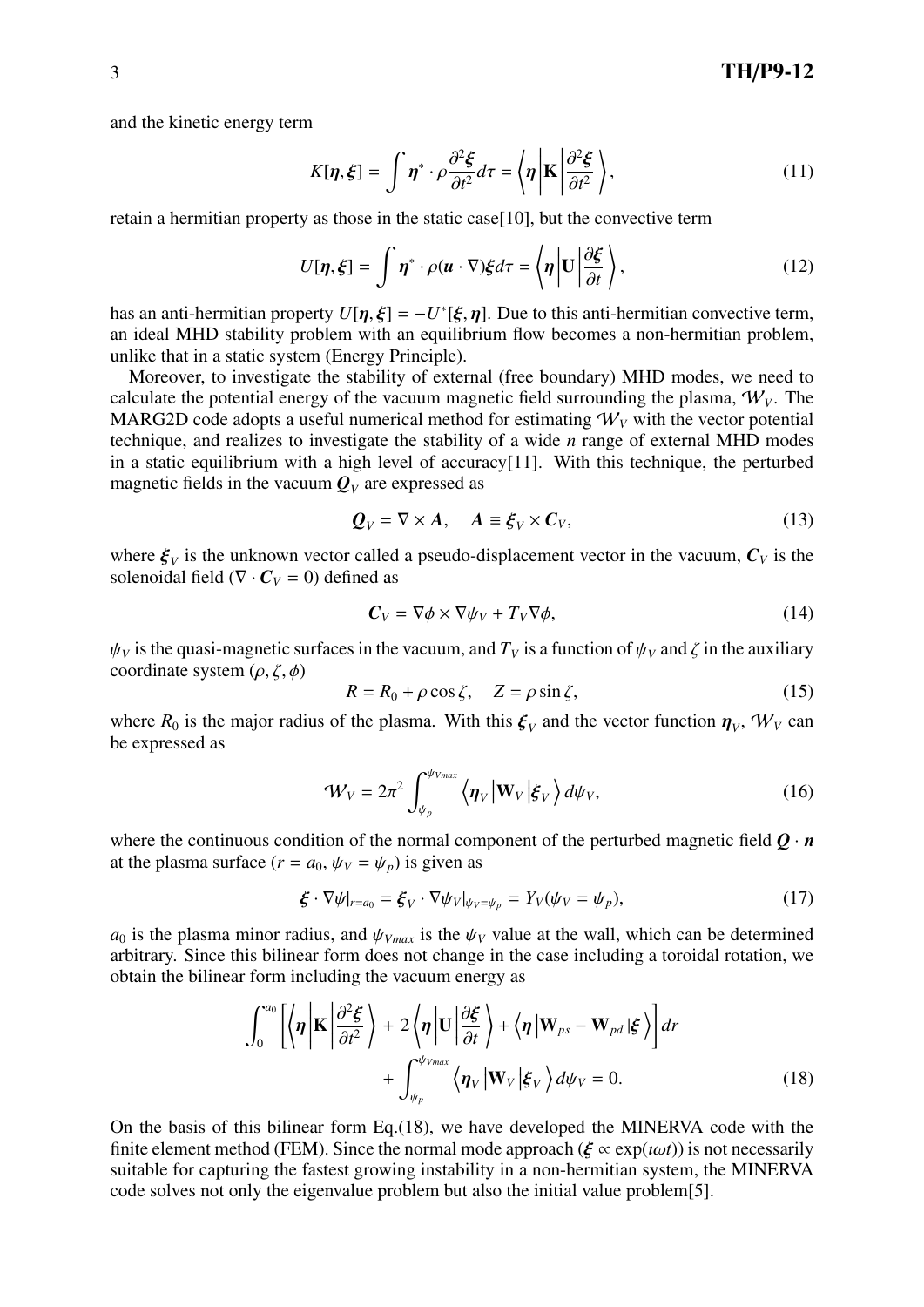

*FIG. 1. (a) Contours of the poloidal magnetic flux* ψ *(magnetic surfaces) of the ITER-like D-shape equilibrium.* (b) Profiles of  $p_0$  (red line) and q (blue line) in the low-q equilibrium (solid line) with  $C_p = 4.00$  *and*  $C_i = 0.60$  *and the high-q equilibrium (broken line) with*  $C_p = 2.60$  *and*  $C_i = 0.65$ *, respectively. (c) Profiles of the toroidal rotation frequency of the profiles Rot.1 and Rot.2 normalized with the toroidal Alfvén frequency at the axis*  $\omega_{A0}$ *.* 

### 3. Effect of the toroidal rotation on the edge MHD stability

In this section, we investigate an effect of the toroidal rotation on the stability of edge localized MHD modes with the MINERVA code. As mentioned in Introduction, we pay attention to the difference between the rotation effects in the low-*q* and high-*q* equilibria.

The equilibrium analyzed in this paper has a ITER-like D-shape cross-section that will be realized in JT-60SA future device; the ellipticity  $\kappa$  and triangularity  $\delta$  are (1.65, 0.35) in the upper side and (2.00, 0.58) in the downer side as shown in Fig.1(a). The parameters  $(R_0[m],$  $a_0[m]$ ,  $B_{t0}[T]$  are (3.00, 0.97, 4.00), and the profiles of  $dp_0/d\psi$  and  $\langle \mathbf{j} \cdot \mathbf{B} \rangle / \langle B^2 \rangle$  are given as

$$
\frac{dp_0(\psi)}{d\psi} = \beta_p \left( \left( 1.00 - \psi^{5.0} \right)^{1.5} + C_p \cdot \exp\left( \frac{(\psi - 0.96)^2}{2.25 \times 10^{-4}} \right) \right),\tag{19}
$$

$$
\frac{\langle \mathbf{j} \cdot \mathbf{B} \rangle}{\langle B^2 \rangle} \propto \left( 1.0 - \psi^{1.5} \right)^{1.2} + 0.15 \exp\left( \frac{(\psi - 0.91)^2}{1.44 \times 10^{-2}} \right) \cdot \cos\left( \frac{\pi}{2} \psi^{10} \right) + C_j \cdot \exp\left( \frac{(\psi - 0.96)^2}{4.00 \times 10^{-4}} \right), \tag{20}
$$

where  $a_0$  is the minor radius of the plasma and  $B_{t0}$  is the toroidal magnetic field at the axis. The second term in RHS of Eq.(19) and the third term in RHS of Eq.(20) make the steep pressure gradient and the virtual edge bootstrap current density near  $\psi = 0.96$ , respectively. Hereafter,  $\psi$ is normalized as  $\psi = 0$  at the axis and = 1 at the plasma surface. The plasma current  $I_p$  and the poloidal beta value  $\beta_p$  are determined as  $(I_p[MA], \beta_p) = (4.90, 0.64)$  in the low-*q* equilibria and (2.60, 1.20) in the high-*q* equilibria; the normalized beta values  $\beta_N$  are almost same as 2.00. The typical profiles of  $p_0$  and  $q$  in the low- $q$  equilibrium with  $C_p = 4.00$  and  $C_j = 0.65$  and those in the high-*q* equilibrium with  $C_p = 2.60$  and  $C_j = 0.60$  are shown in Fig.1(b). We investigate the stability boundary of the edge localized MHD modes in these equilibria by changing the parameters  $C_p$  and  $C_j$ .

The equilibrium rotation profile is determined as

$$
\Omega(\psi)[\text{kHz}] = \begin{pmatrix} \Omega_{0m} + (\Omega_{0i} - \Omega_{0m}) \cdot (1.00 - \left(\frac{\psi}{0.90}\right)) & (\psi \le 0.90), \\ g_1 - g_2 + (\Omega_{0m} + g_2) \cdot (1.00 - \left(\frac{\psi - 0.90}{0.10}\right)^2)^2 & (\psi > 0.90), \end{pmatrix}
$$
(21)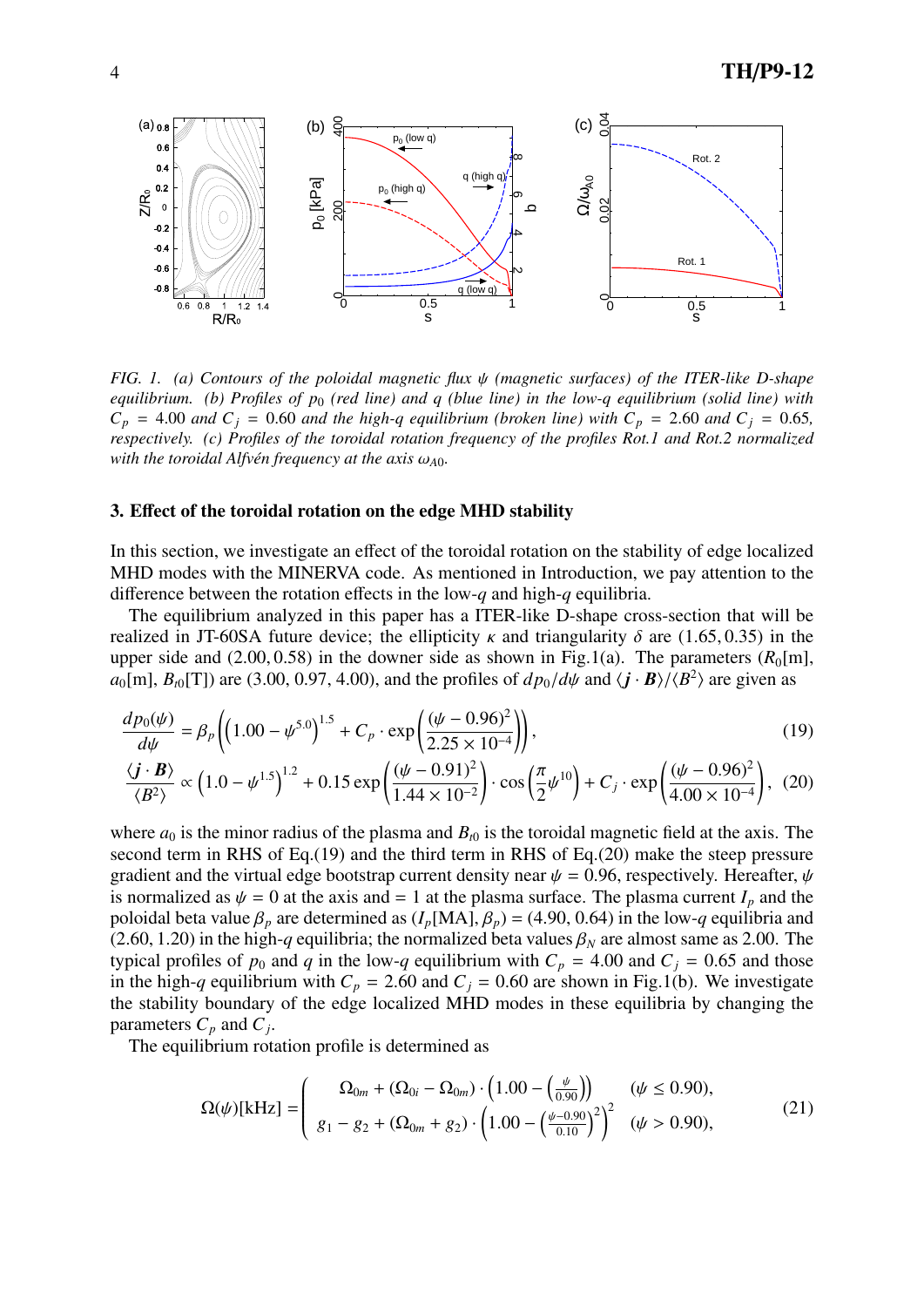

*FIG. 2. Stability diagram of the low-q equilibria on (a) the s*96*-*α<sup>96</sup> *plane and (b) the jped-*α<sup>96</sup> *plane in each rotation profile (no rotation, Rot.1, and Rot.2) case. The numbers in these figures show the n number of the most unstable MHD mode at each (s*96*,* α96*)* / *( jped,* α96*). The edge localized MHD modes become unstable as the sheared rotation increases, and this destabilizing e*ff*ect of the sheared rotation becomes stronger as the n number of the MHD mode increases.*

where  $\Omega_{0i}$  and  $\Omega_{0m}$  are the rotation frequencies at  $\psi = 0.00$  and 0.90, and

$$
g_1 = (\Omega_{0i} - \Omega_{0m}) \cdot \left(1.00 - \left(\frac{\psi}{0.90}\right)\right),\tag{22}
$$

$$
g_2 = (\Omega_{0i} - \Omega_{0m}) \cdot \left(1.00 - \left(\frac{1.00}{0.90}\right)\right) \approx -0.11 \cdot (\Omega_{0i} - \Omega_{0m}).
$$
 (23)

We investigate an effect of the toroidal rotation on the edge MHD stability by changing  $(\Omega_{0i}[\text{kHz}],$ Ω0*<sup>m</sup>*[kHz]) from (0.00, 0.00) to (9.00, 3.00), named Rot.1, and (45.00, 15.00), named Rot.2; the profile Rot.1 is similar to the experimental data in JT-60U E46109[1] and the profile Rot.2 is five times larger than the profile Rot.1. These  $\Omega(\psi)/\omega_{A0}$  profiles are shown in Fig.1(c), where  $\omega_{A0}$  is the toroidal Alfvén frequency at the axis. The density profile in each equilibrium is assumed as constant. The *n* range of the MHD mode analyzed numerically is from 1 to 40, and the mesh number *NR* and the minimum/maximum truncated poloidal mode numbers *Mmin*/*Mmax* are determined to obtain the well-converged growth rate in each *n* case. The conducting wall surrounding the plasma is placed at  $d/a = 2.00$ , where *d* is the minor radius of the conducting wall.

#### 3.1. Rotation Effect in the low-*q* equilibrium

In this subsection, we investigate a rotation effect on the stability of edge localized MHD modes in the low-*q* equilibrium. Figure 2 shows the results of the stability analysis in the low-*q* equilibria on (a) the  $s_{96}$ - $\alpha_{96}$  plane and (b) the  $j_{ped}$ - $\alpha_{96}$  plane, where *s* is the magnetic shear defined as  $s = 2V/q(dq/dV)$ , *V* is the volume,  $\alpha$  is the normalized pressure gradient as  $\alpha \equiv -(\mu_0/2\pi^2)(dp/d\psi)(dV/d\psi)(VR/2\pi)^{0.5}$ ,  $\mu_0$  is the permeability in the vacuum, the subscript 96 expresses the value at  $\psi = 0.96$ , and  $j_{\text{ped}}$  is the volume averaged current density near the pedestal (0.92 < *s* < 1.00) normalized with the volume averaged current density in the plasma. As shown in these figures, the stability boundary of edge localized MHD modes in the rotating equilibrium with profile Rot.1 is almost same as that in the static equilibrium, but that in the rotating equilibrium with profile Rot.2 moves to the smaller  $\alpha_{96}$  side. As the result of such a shift of the stability boundary, the maximum pressure gradient becomes smaller from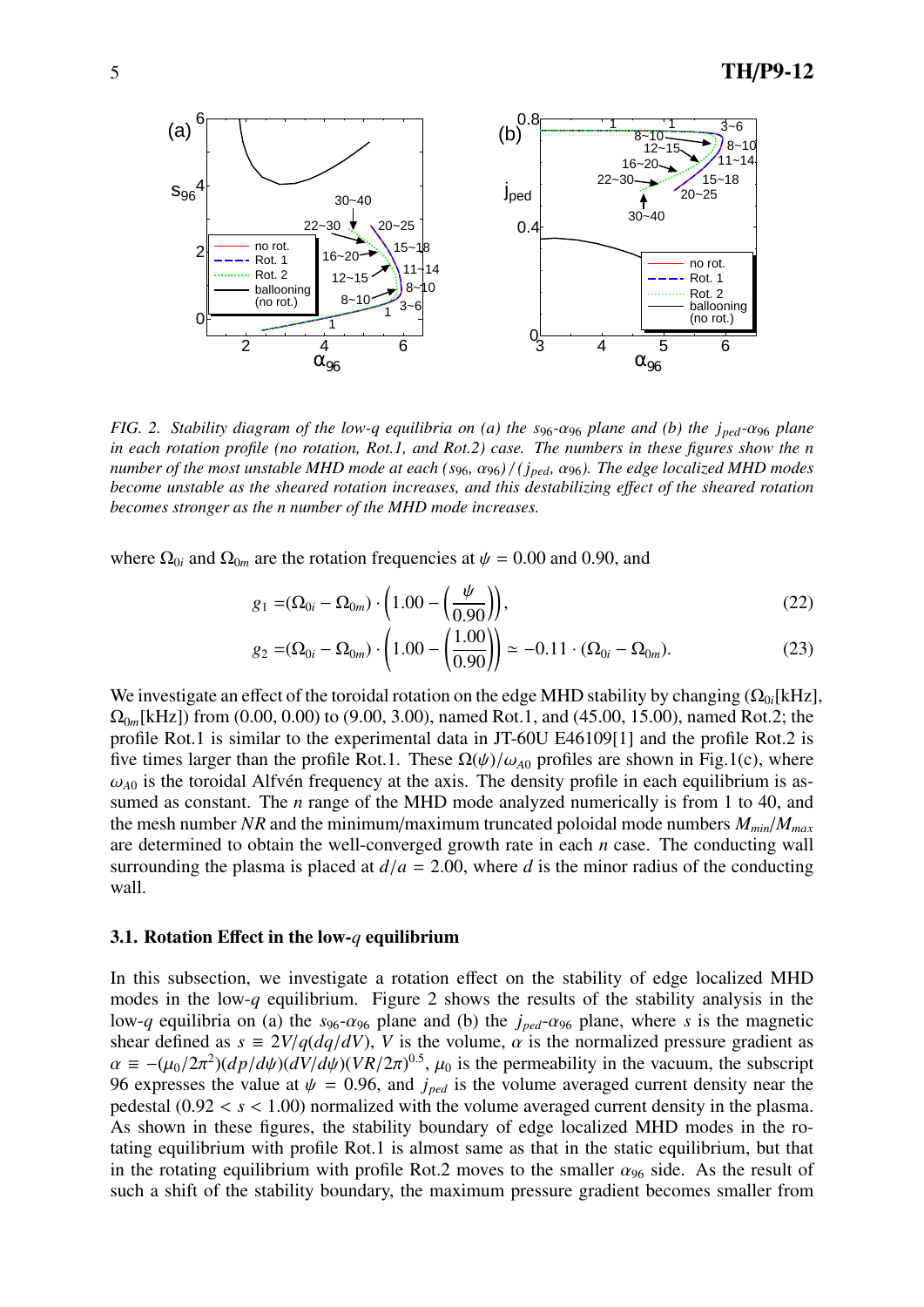

*FIG. 3. Stability diagram of the high-q equilibria on (a) the s*96*-*α<sup>96</sup> *plane and (b) the jped-*α<sup>96</sup> *plane in each rotation profile (no rotation, Rot.1, and Rot.2) case. The numbers in these figures show the n number of the most unstable MHD mode at each (s*96*,* α96*)* / *( jped,* α96*). The edge localized MHD modes become unstable as the sheared rotation increases, but the e*ff*ect of the sheared rotation on the stability boundary is weaker than that in the low-q equilibria shown in Fig.2.*

 $\alpha_{96-max} \approx 5.99$  to  $\approx 5.85$  as the rotation increases. Moreover, the *n* number of the MHD modes, which determine the stability boundary, becomes larger as the rotation frequency increases, and the destabilizing effect of the sheared toroidal rotation becomes stronger as the *n* number of the MHD mode increases. This result is consistent with the results of the qualitative and quantitative analyses of the rotation and the rotational shear effects on the edge MHD stability in Ref.[5], and the main reason of this destabilization is thought as the rotational shear near the plasma surface.

### 3.2. Rotation Effect in the high-*q* equilibrium

Next, in this subsection, we investigate the rotation effect on the edge MHD stability in the high*q* equilibrium. Figure 3 shows the stability diagrams in the high-*q* equilibria on (a) the  $s_{96}$ - $\alpha_{96}$ plane and (b) the  $j_{edge}$ - $\alpha_{96}$  plane. As in the low-*q* case shown in Fig.2, the stability boundary in the rotating equilibrium with profile Rot.1 is almost same as that in the static equilibrium, and that in the rotating equilibrium with profile Rot.2 also moves to the smaller  $\alpha_{96}$  side. However, there are three differences between the results in the low-*q* and the high-*q* cases. One is the maximum pressure gradient at  $\psi = 0.96$ ; in the high-*q* case,  $\alpha_{96}$  can reach to 8.41 though the maximum  $\alpha_{96}$  is restricted near 5.99 in the low-*q* static case. The second is the destabilizing effect of the toroidal rotation. In the high-*q* case, since this destabilizing effect is weaker than that in the low-*q* case, the maximum pressure gradient at  $\psi = 0.96$  is almost unchanged though the rotation profile becomes Rot.2. The last one is the *n* numbers of the edge localized MHD modes that determine the stability boundary. In the high-*q* equilibria, the *n* numbers of the MHD modes are smaller than those in the low-*q* equilibria; for example, the *n* number of the MHD mode that restricts the maximum pressure gradient changes from 9 in the low-*q* case to 4 in the high-*q* case.

The reason of these differences is thought as the difference of the infinite-*n* ballooning mode stability near the pedestal. Figure 4 shows the stability diagram of the edge localized MHD modes and the infinite-*n* ballooning mode on the *s*-*α* plane at  $\psi$  = 0.96, 0.97, and 0.98 in (a) the low-*q* and (b) the high-*q* static equilibria, respectively. As shown in these figures, the second stability region of ballooning mode in the high-*q* equilibria is wider than that in the low-*q* ones at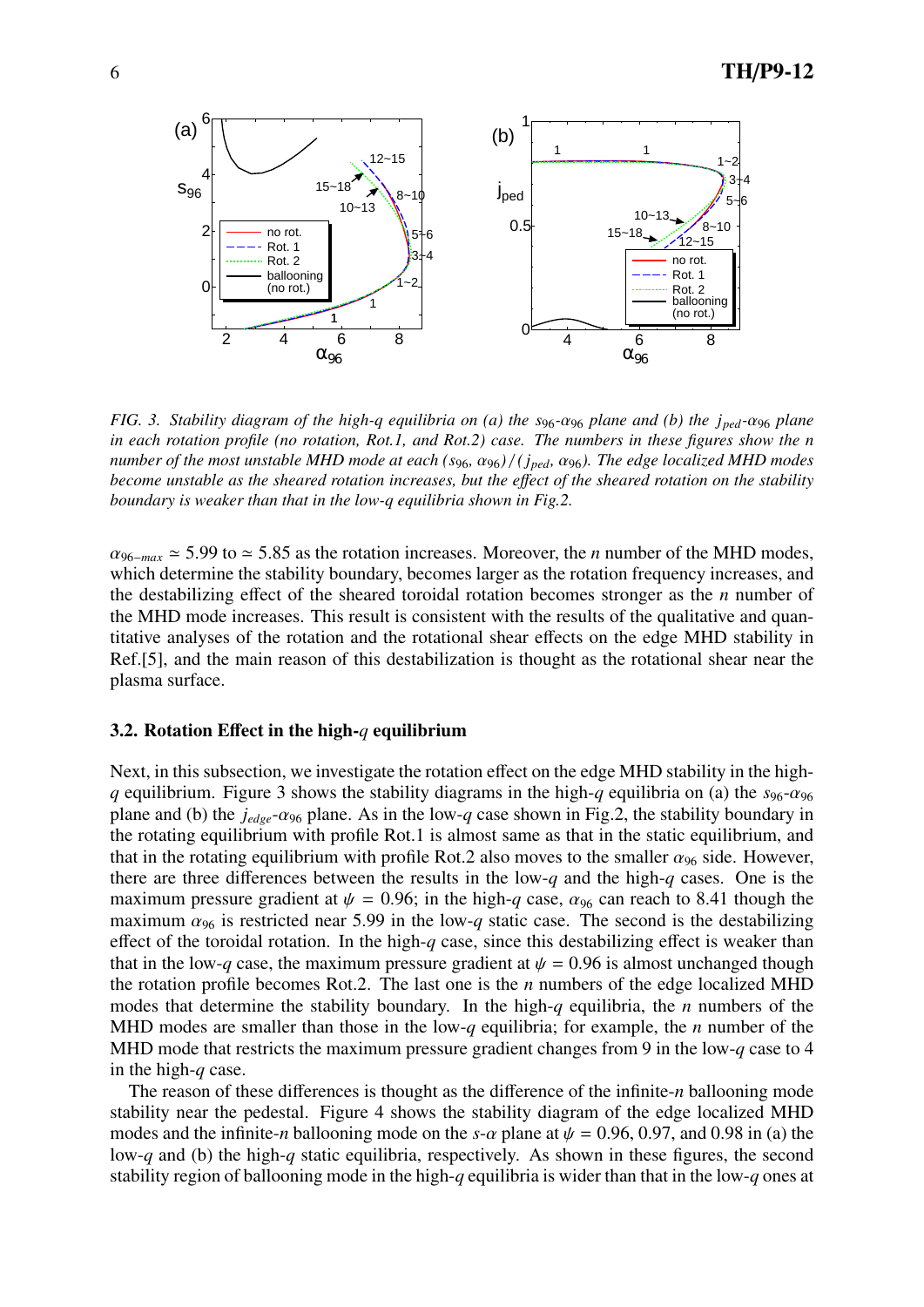

*FIG. 4. Stability diagram of the edge localized MHD modes and the infinite-n ballooning mode on the s-*α *plane at* ψ = 0.96*,* 0.97*, and* 0.98 *in (a) the low-q and (b) the high-q equilibria. The notes in these figures show the kind of the MHD modes, the kink*/*peeling mode, the ballooning mode, and the peelingballooning mode (PBM), that restrict the stability boundary at each (s,* α*) point. The second stability region of ballooning mode in the high-q equilibria is wider than that in the low-q equilibria; particularly, the minimum s of the ballooning mode stability boundary at*  $\psi = 0.98$  *increases from s* 6.20 *to* 8.00*.* 

each magnetic surface; particularly, at  $\psi = 0.98$ , the minimum *s* of the ballooning mode stability boundary increases from *s* ∼ 6.20 to ∼ 8.00. In general, the stability boundary of current-driven kink/peeling mode, which is the lower stability boundary of *s*, is mainly determined by the amount of edge current density and the edge safety factor[12], and the edge localized MHD mode, called the peeling-ballooning mode (PBM), can be stabilized as the stability boundaries of the infinite-*n* ballooning mode and the kink/peeling mode become far from each other[13]. From this viewpoint, compared to the results in the high-*n* equilibria, the stability boundary of the kink/peeling mode in the low-*n* equilibria approaches to that of the infinite-*n* ballooning mode, particularly at  $\psi = 0.98$ ; in other words, the ballooning mode can become unstable easier in the low-*q* equilibria than in the high-*q* ones. This difference of the stability property directly affect the maximum pressure gradient at the pedestal and the *n* number of the edge localized MHD modes, and as mentioned in the previous subsection, due to increasing the *n* number of the unstable mode, the destabilizing effect of the sheared toroidal rotation becomes strong in the low-*q* equilibria.

From the results in this section, we reveal that the sheared toroidal rotation destabilizes the edge localized MHD modes, and the increase of the sheared rotation reduces the achievable pressure gradient becomes smaller at the pedestal. Since this destabilizing effect becomes stronger as the *n* number of the MHD mode increases, the sheared toroidal rotation is subject to destabilize the equilibrium with narrower second stability region of ballooning mode.

## 4. Summary

An effect of the sheared toroidal rotation has been analyzed numerically on the stability boundary of the edge localized MHD mode by using newly developed code MINERVA. We pay attention to the difference of the rotation effects on the edge MHD stability in the low-*q* and the high-*q* equilibria. As the result, it has been revealed that the sheared toroidal rotation has the destabilizing effect on the edge localized MHD modes, and this effect becomes stronger as the toroidal mode number of the MHD mode increases. In the numerical analyses performed in this paper, since the toroidal mode number of the edge localized MHD mode tends to be larger as the *q* profile changes from the high-*q* profile to the low-*q* one, the effect of the sheared toroidal